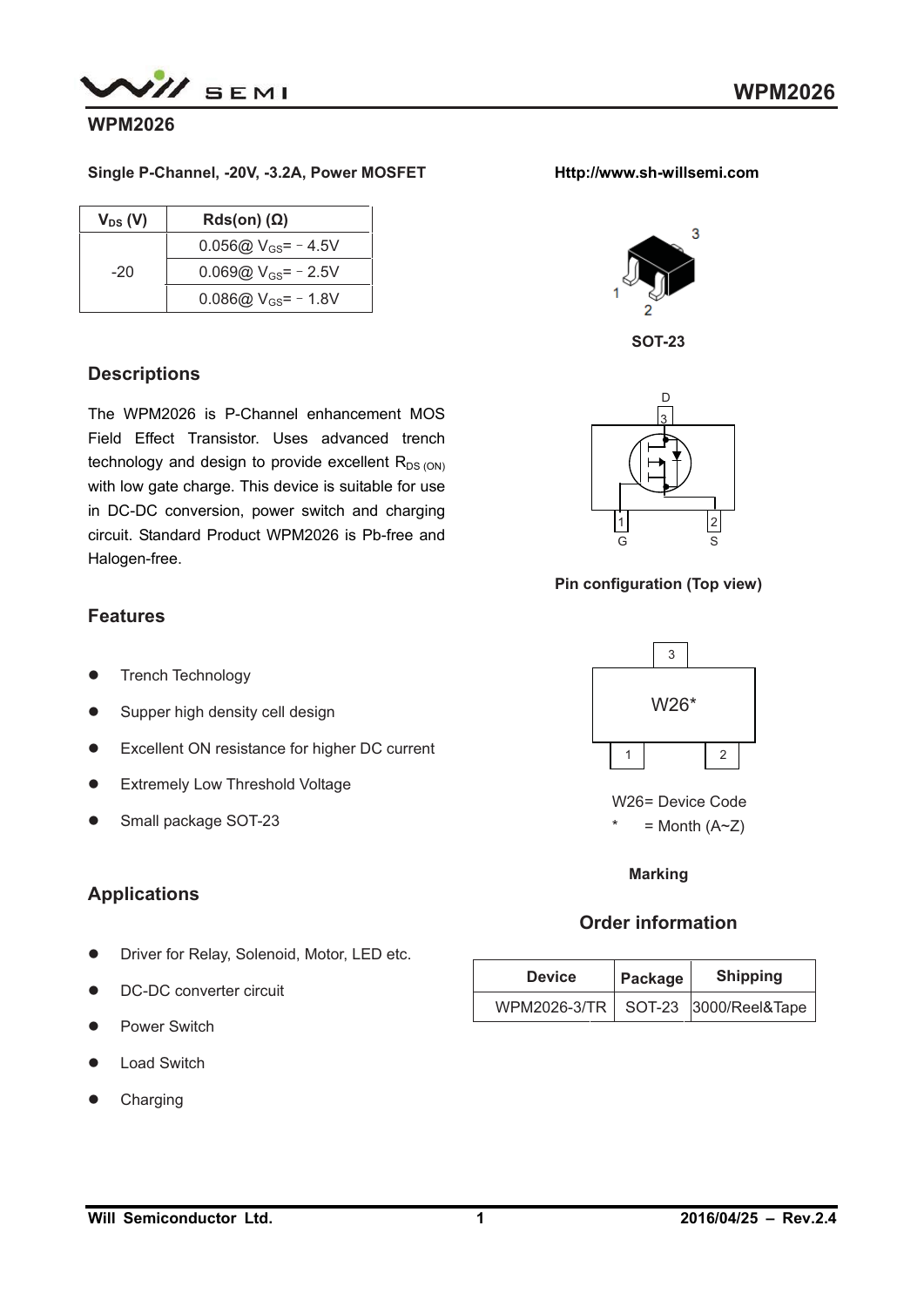

## **Absolute Maximum ratings**

| <b>Parameter</b>                       |                     | <b>Symbol</b>              | 10S    | <b>Steady State</b> | <b>Unit</b>  |  |
|----------------------------------------|---------------------|----------------------------|--------|---------------------|--------------|--|
| Drain-Source Voltage                   |                     | $V_{DS}$                   |        | $-20$               | $\vee$       |  |
| Gate-Source Voltage                    |                     | $V_{GS}$                   |        | ±12                 |              |  |
| Continuous Drain Current <sup>a</sup>  | $T_A = 25^{\circ}C$ |                            | $-3.2$ | $-2.9$              | A            |  |
|                                        | $T_A = 70^\circ C$  | $I_D$                      | $-2.6$ | $-2.3$              |              |  |
| Maximum Power Dissipation <sup>a</sup> | $T_A = 25^{\circ}C$ | $P_D$                      | 0.9    | 0.8                 | W            |  |
|                                        | $T_A = 70^\circ C$  |                            | 0.6    | 0.5                 |              |  |
| Continuous Drain Current <sup>b</sup>  | $T_A = 25^{\circ}C$ |                            | $-2.9$ | $-2.7$              | A            |  |
|                                        | $T_A = 70^\circ C$  | $I_D$                      | $-2.3$ | $-2.1$              |              |  |
| Maximum Power Dissipation <sup>b</sup> | $T_A = 25^{\circ}C$ |                            | 0.7    | 0.6                 |              |  |
|                                        | $T_A = 70^\circ C$  | $P_D$                      | 0.5    | 0.4                 | W            |  |
| Pulsed Drain Current <sup>c</sup>      |                     | $I_{DM}$                   |        | $-12$               | A            |  |
| Operating Junction Temperature         |                     | $T_{\text{J}}$             |        | 150                 | $^{\circ}$ C |  |
| Lead Temperature                       |                     | $T_L$                      |        | 260                 | $^{\circ}$ C |  |
| Storage Temperature Range              |                     | ${\mathsf T}_{\text{stg}}$ |        | -55 to 150          | $^{\circ}$ C |  |

## **Thermal resistance ratings**

| <b>Parameter</b>                                    |                     | <b>Symbol</b>   | <b>Typical</b> | <b>Maximum</b> | Unit          |
|-----------------------------------------------------|---------------------|-----------------|----------------|----------------|---------------|
| Junction-to-Ambient Thermal Resistance <sup>a</sup> | $t \leq 10$ s       |                 | 105            | 130            |               |
|                                                     | <b>Steady State</b> | $R_{\theta JA}$ | 120            | 155            |               |
| Junction-to-Ambient Thermal Resistance <sup>b</sup> | $t \leq 10$ s       | $R_{\theta JA}$ | 130            | 160            | $\degree$ C/W |
|                                                     | <b>Steady State</b> |                 | 145            | 190            |               |
| <b>Junction-to-Case Thermal Resistance</b>          | <b>Steady State</b> | $R_{\theta$ JC  | 40             | 60             |               |

a Surface mounted on FR4 Board using 1 square inch pad size, 1oz copper

- b Surface mounted on FR4 board using minimum pad size, 1oz copper
- c Repetitive rating, pulse width limited by junction temperature,  $t_0$ =10μs, Duty Cycle=1%
- d Repetitive rating, pulse width limited by junction temperature  $T_J$ =150°C.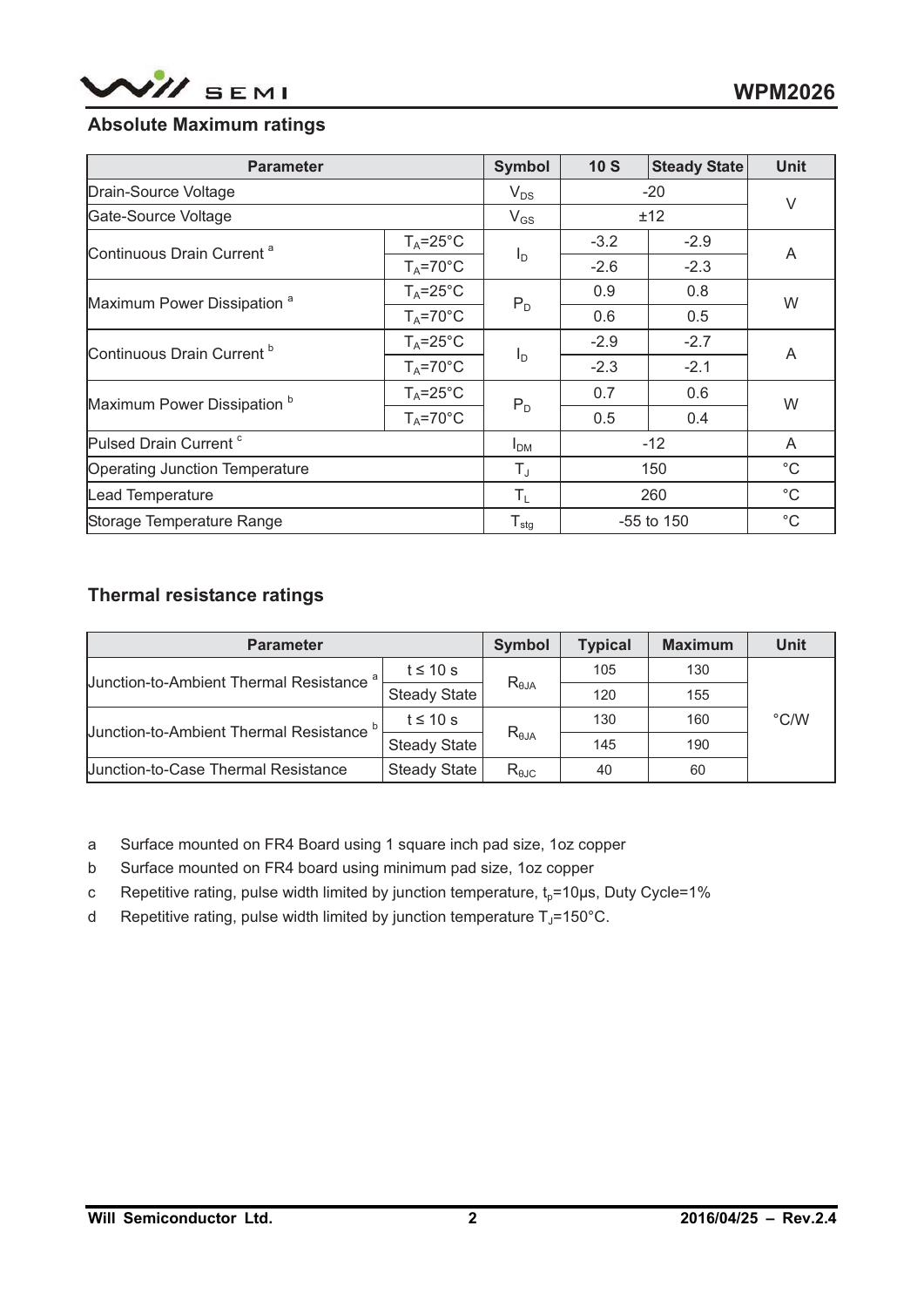

#### Electronics Characteristics (Ta=25°C, unless otherwise noted)

| <b>Parameter</b>                                 | <b>Symbol</b>           | <b>Test Conditions</b>                            | <b>Min</b> | <b>Typ</b> | <b>Max</b> | <b>Unit</b> |
|--------------------------------------------------|-------------------------|---------------------------------------------------|------------|------------|------------|-------------|
| <b>OFF CHARACTERISTICS</b>                       |                         |                                                   |            |            |            |             |
| Drain-to-Source Breakdown Voltage                | <b>BV<sub>DSS</sub></b> | $V_{GS}$ = 0 V, $I_D$ = -250uA                    | $-20$      |            |            | $\vee$      |
| Zero Gate Voltage Drain Current                  | $I_{DSS}$               | $V_{DS} = -16 V$ , $V_{GS} = 0V$                  |            |            | $-1$       | uA          |
| Gate-to-source Leakage Current                   | $I_{GSS}$               | $V_{DS} = 0 V$ , $V_{GS} = \pm 12V$               |            |            | ±100       | nА          |
| <b>ON CHARACTERISTICS</b>                        |                         |                                                   |            |            |            |             |
| Gate Threshold Voltage                           | $V_{GS(TH)}$            | $V_{GS} = V_{DS}$ , $I_D = -250uA$                | $-0.35$    | $-0.6$     | $-1.0$     | $\vee$      |
|                                                  |                         | $V_{GS}$ = -4.5V, $I_D$ = -3.2A                   |            | 56         | 65         |             |
| Drain-to-source On-resistance                    | $R_{DS(on)}$            | $V_{GS}$ = -2.5V, $I_D$ = -2.8A                   |            | 69         | 81         | $m\Omega$   |
|                                                  |                         | $V_{GS}$ = -1.8V, $I_D$ = -2.3A                   |            | 86         | 110        |             |
| <b>Forward Transconductance</b>                  | $g_{FS}$                | $V_{DS}$ = -5 V, $I_D$ = -3.6A                    |            | 10         |            | S           |
| <b>CHARGES, CAPACITANCES AND GATE RESISTANCE</b> |                         |                                                   |            |            |            |             |
| Input Capacitance                                | $C_{ISS}$               |                                                   |            | 1130       |            |             |
| <b>Output Capacitance</b>                        | C <sub>oss</sub>        | $V_{GS}$ = 0 V, f = 1.0 MHz, $V_{DS}$ =<br>$-10V$ |            | 120        |            | pF          |
| Reverse Transfer Capacitance                     | $C_{RSS}$               |                                                   |            | 115        |            |             |
| <b>Total Gate Charge</b>                         | Q <sub>G(TOT)</sub>     |                                                   |            | 11         |            |             |
| <b>Threshold Gate Charge</b>                     | $Q_{G(TH)}$             | $V_{GS}$ = -4.5 V, $V_{DS}$ = -10 V,              |            | 0.6        |            | пC          |
| Gate-to-Source Charge                            | $Q_{GS}$                | $I_D = -2.7A$                                     |            | 1.3        |            |             |
| Gate-to-Drain Charge                             | $Q_{GD}$                |                                                   |            | 2.7        |            |             |
| <b>SWITCHING CHARACTERISTICS</b>                 |                         |                                                   |            |            |            |             |
| Turn-On Delay Time                               | td(ON)                  |                                                   |            | 16         |            |             |
| <b>Rise Time</b>                                 | tr                      | $V_{GS}$ = -4.5 V. $V_{DD}$ = -10 V.              |            | 20         |            |             |
| <b>Turn-Off Delay Time</b>                       | td(OFF)                 | $R_L$ =3.5 $\Omega$ , $R_G$ =6 $\Omega$           |            | 65         |            | ns          |
| Fall Time                                        | H                       |                                                   |            | 15         |            |             |
| <b>BODY DIODE CHARACTERISTICS</b>                |                         |                                                   |            |            |            |             |
| Forward Voltage                                  | $V_{SD}$                | $V_{GS} = 0$ V, $I_S = -1.0$ A                    |            | $-0.62$    | $-1.5$     | V           |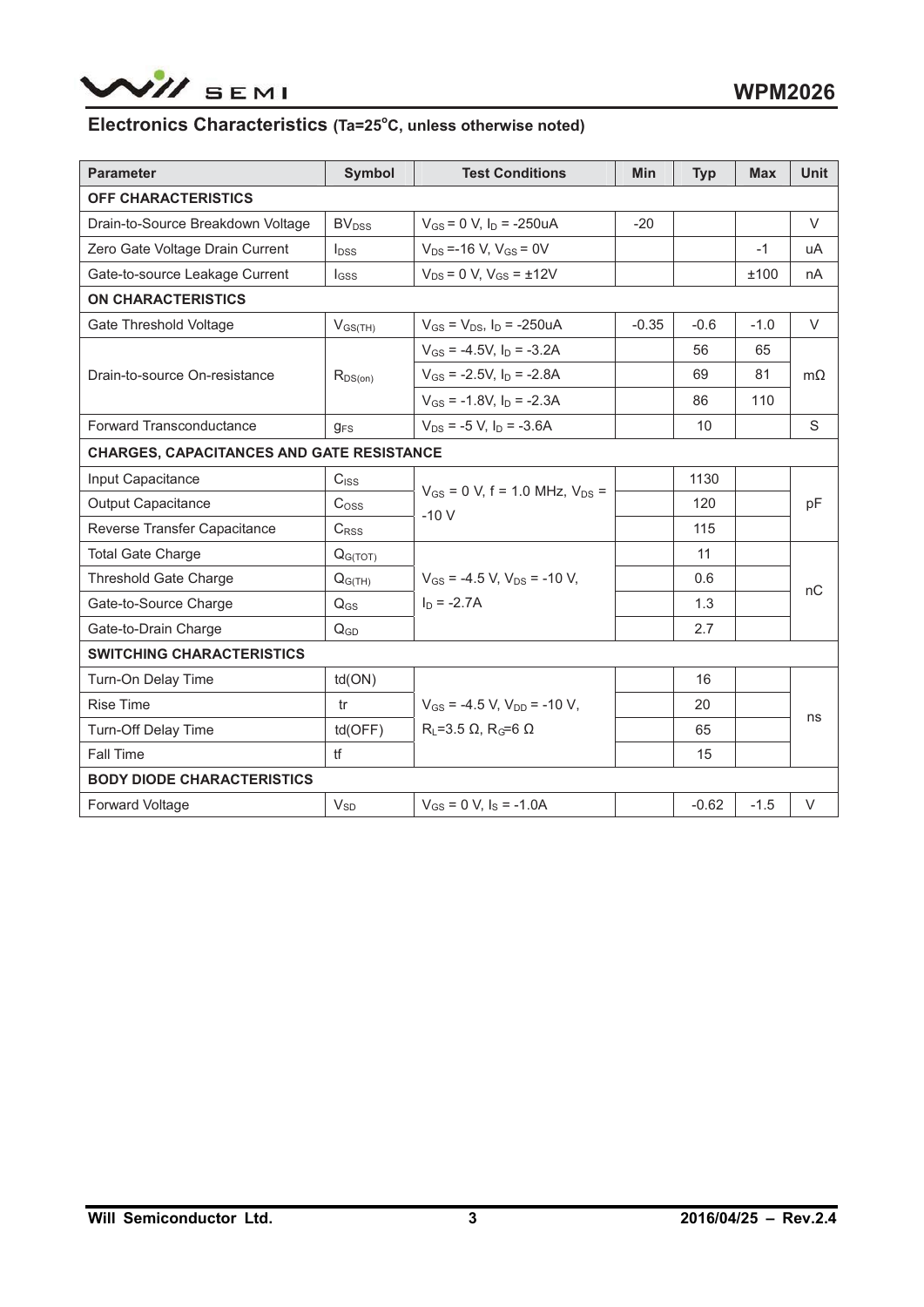

### **Typical Characteristics (Ta=25°C, unless otherwise noted)**



**Output characteristics** 



**On-Resistance vs. Drain current** 



**On-Resistance vs. Junction temperature** 



**Transfer characteristics** 



**On-Resistance vs. Gate-to-Source voltage** 



**Threshold voltage vs. Temperature**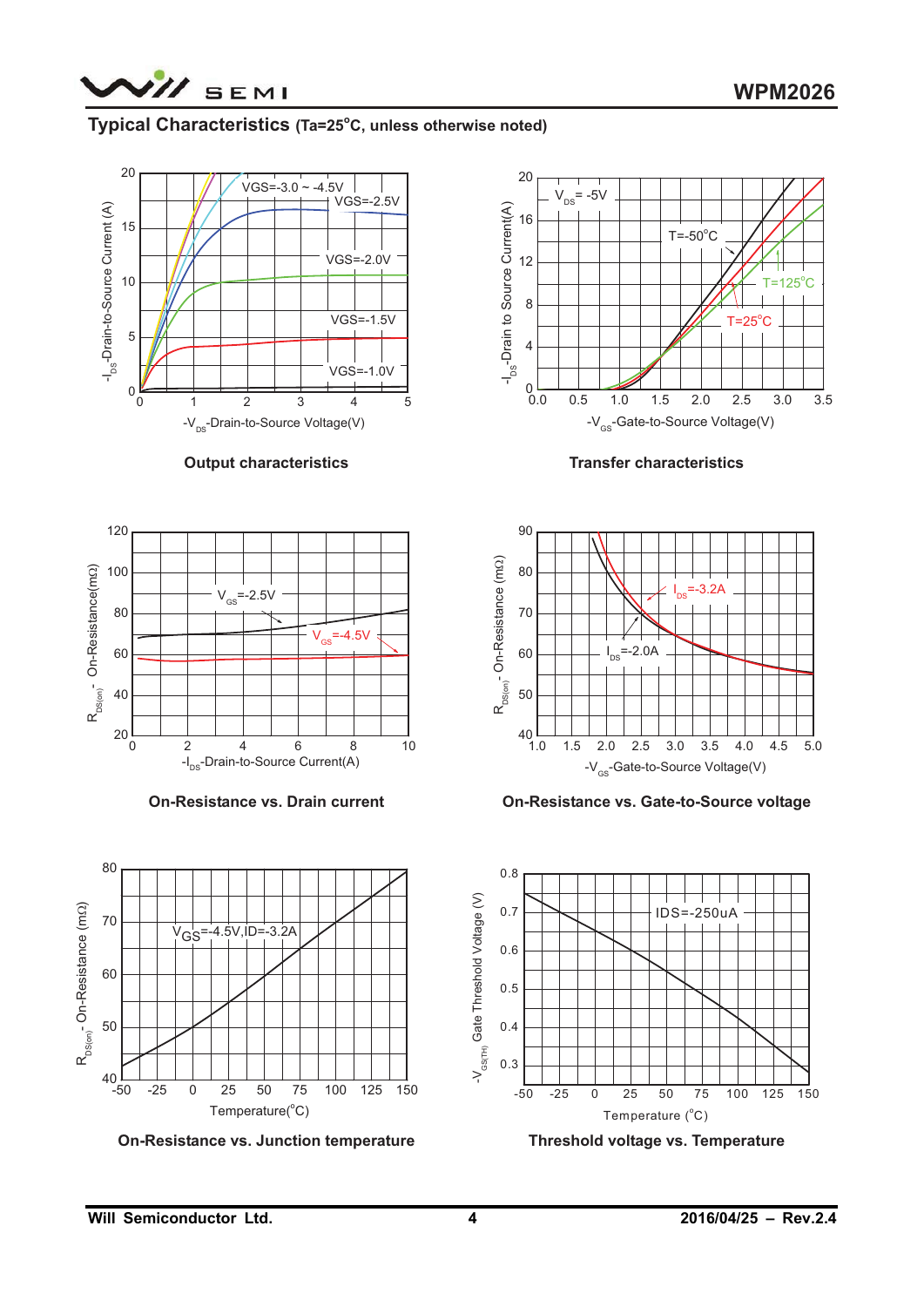



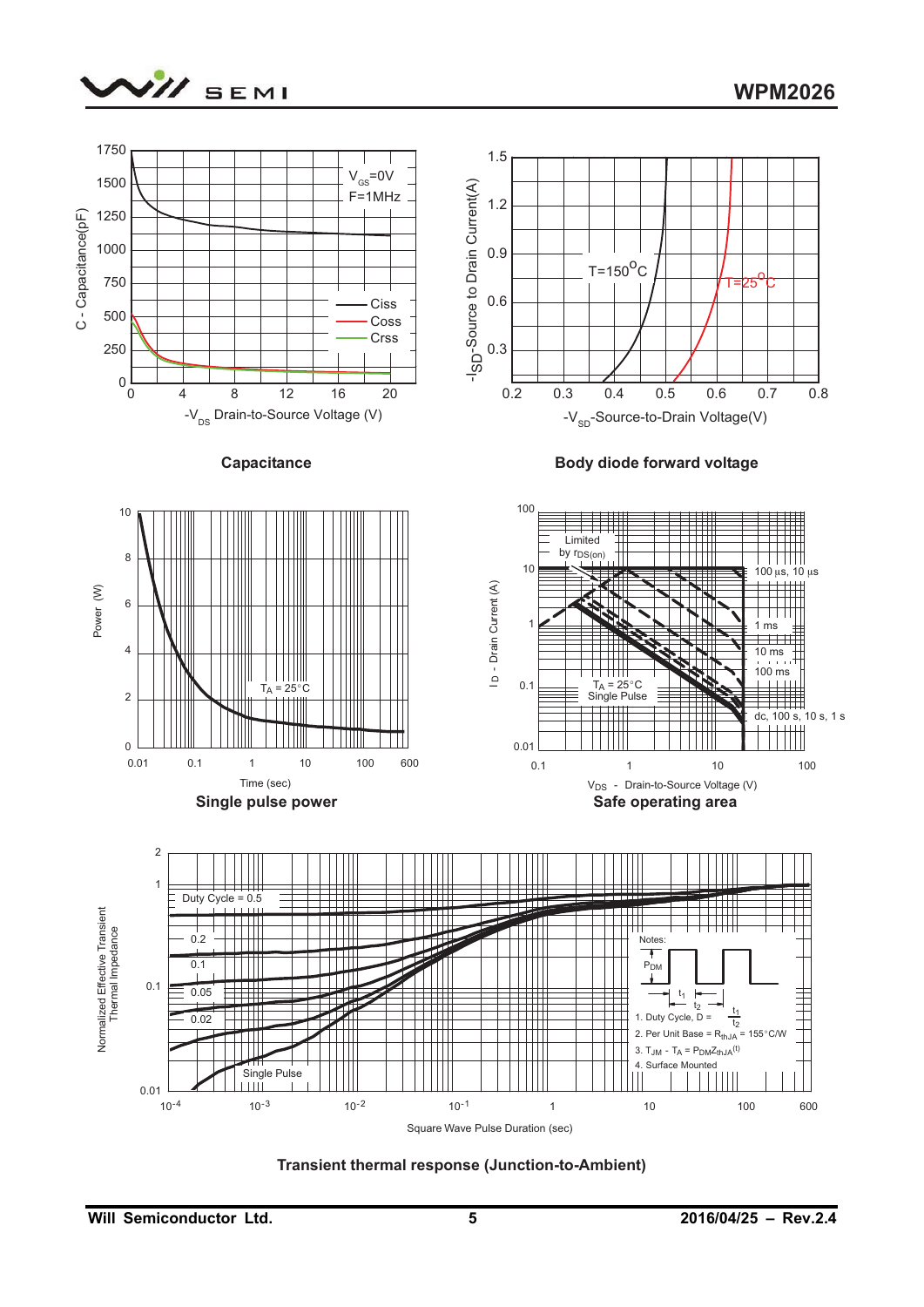

# **Package outline dimensions**







| <b>Symbol</b> |             | <b>Dimensions in millimeter</b> |             |  |
|---------------|-------------|---------------------------------|-------------|--|
|               | Min.        | Typ.                            | Max.        |  |
| A             | 0.900       | 1.025                           | 1.150       |  |
| A1            | 0.000       | 0.050                           | 0.100       |  |
| A2            | 0.900       | 0.975                           | 1.050       |  |
| b             | 0.300       | 0.400                           | 0.500       |  |
| C             | 0.080       | 0.115                           | 0.150       |  |
| D             | 2.800       | 2.900                           | 3.000       |  |
| Ε             | 1.200       | 1.300                           | 1.400       |  |
| E1            | 2.250       | 2.400                           | 2.550       |  |
| e             |             | 0.950TYP                        |             |  |
| e1            | 1.800       | 1.900                           | 2.000       |  |
|               |             | 0.550REF                        |             |  |
| L1            | 0.300       |                                 | 0.500       |  |
| $\theta$      | $0^{\circ}$ |                                 | $8^{\circ}$ |  |